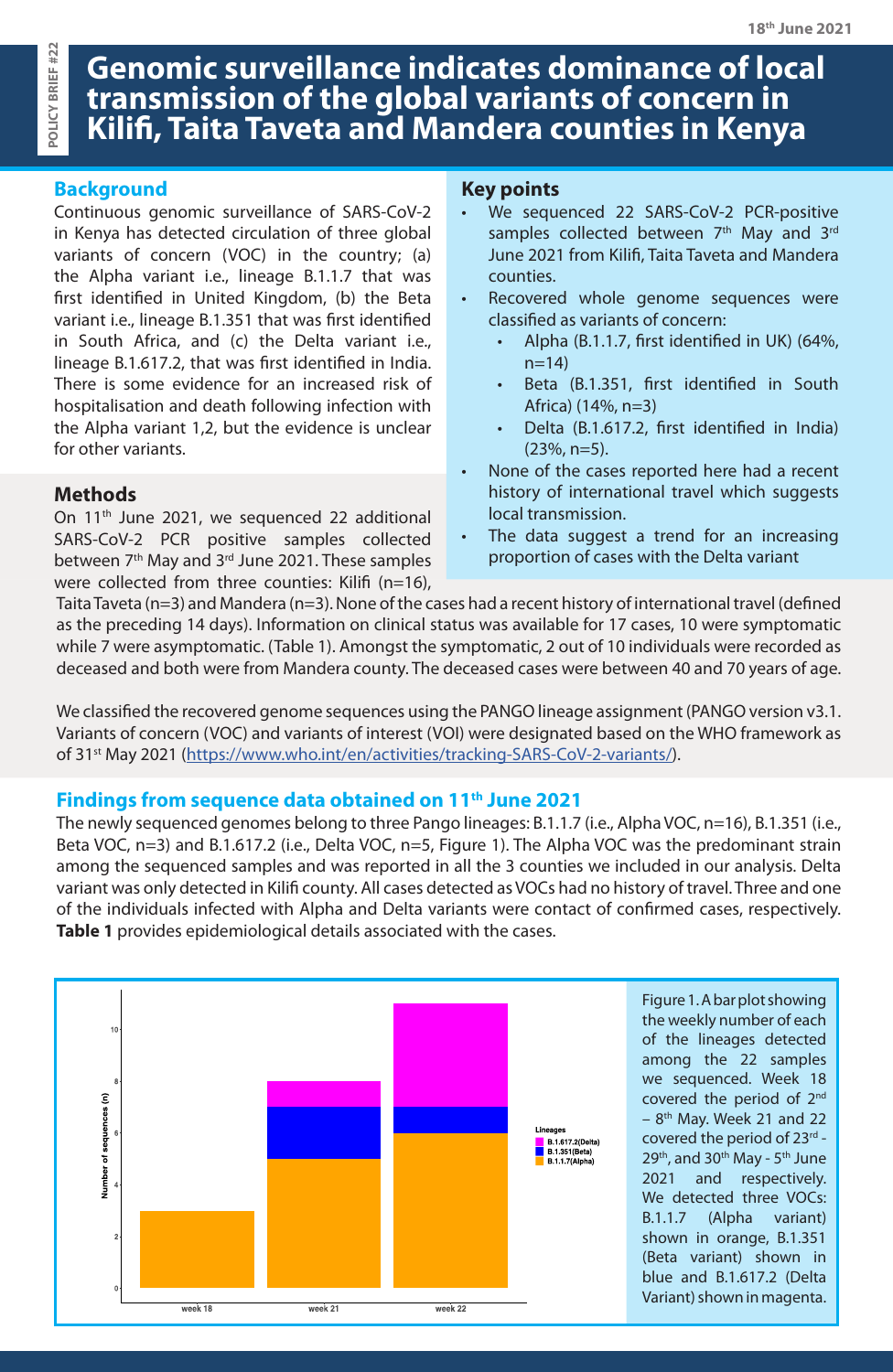Table 1. A summary of 22 SARS-CoV-2 RT-PCR positive samples collected between 7th May 2021 and 3rd June 2021 in KiIIfi, Taita Taveta and Mandera county

|                                                     | <b>Alpha</b>   | <b>Beta</b>    | <b>Delta</b>   |
|-----------------------------------------------------|----------------|----------------|----------------|
|                                                     | (B.1.1.7)      | (B.1.351)      | (B.1.617.2)    |
|                                                     | $(N=14)$       | $(N=3)$        | $(N=5)$        |
| <b>Location</b>                                     |                |                |                |
| Kilifi                                              | 8              | 3              | 5              |
| Mandera                                             | 3              | $\mathbf 0$    | $\overline{0}$ |
| Taita Taveta                                        | $\overline{3}$ | $\mathbf 0$    | $\overline{0}$ |
| <b>Clinical Presentation</b>                        |                |                |                |
| Asymptomatic                                        | 5              | $\mathbf 0$    | $\overline{2}$ |
| Symptomatic                                         | 6              | 1              | 3              |
| Deceased                                            | $\overline{2}$ | $\overline{0}$ | $\overline{0}$ |
| Data not Available                                  | 1              | $\overline{2}$ | $\overline{0}$ |
| <b>Travel History</b>                               |                |                |                |
| Local                                               | 14             | 3              | 5              |
| <b>Testing Criteria</b>                             |                |                |                |
| Contact with confirmed cases                        | 3              | $\mathbf 0$    | 1              |
| Presented to health facility                        | 6              |                | $\overline{2}$ |
| Data not Available                                  | 5              | $\overline{2}$ | $\overline{2}$ |
| Variants of Concern: B.1.1.7, B.1.351 and B.1.617.2 |                |                |                |

#### **Discussion**

l

Our genomic surveillance provides evidence of ongoing local spread of three SARS-CoV-2 VOCs in the three surveyed counties. The individuals providing samples had no recent history of international travel (Table 1).

This report provides evidence of the circulation of the Alpha (B.1.1.7) variant in Mandera county which is being included in our genomic surveillance for the first time.

The results provide early evidence of an increasing proportion of cases with the Delta variant.

#### **Recommendation**

Emphasis should be placed on:

- a. Enhanced genomic surveillance to detect importation of global VOC into Kenya and understand the extent of local transmission, including the newly introduced Delta VOC.
- b. Linking clinical data to genomic data we generate to establish whether or not the locally circulating VOCs are associated with severe clinical outcomes. This requires access to samples from patients who are showing severe illness symptoms while receiving care in either public or private hospitals.

#### **Data Availability**

Whole genome sequence data will be made available on GISAID database to allow access to the global scientific community.

#### **Reference**

- 1. Challen, R. et al. Risk of mortality in patients infected with SARS-CoV-2 variant of concern 202012/1: Matched cohort study. BMJ 372, 1–10 (2021).
- 2. Horby, A. P. et al. NERVTAG paper. 63, 1–14 (2021).
- 3. Bager, P. et al. Increased Risk of Hospitalisation Associated with Infection with SARS-CoV-2 Lineage B.1.1.7 in Denmark. (2021) doi:10.2139/ssrn.3792894.